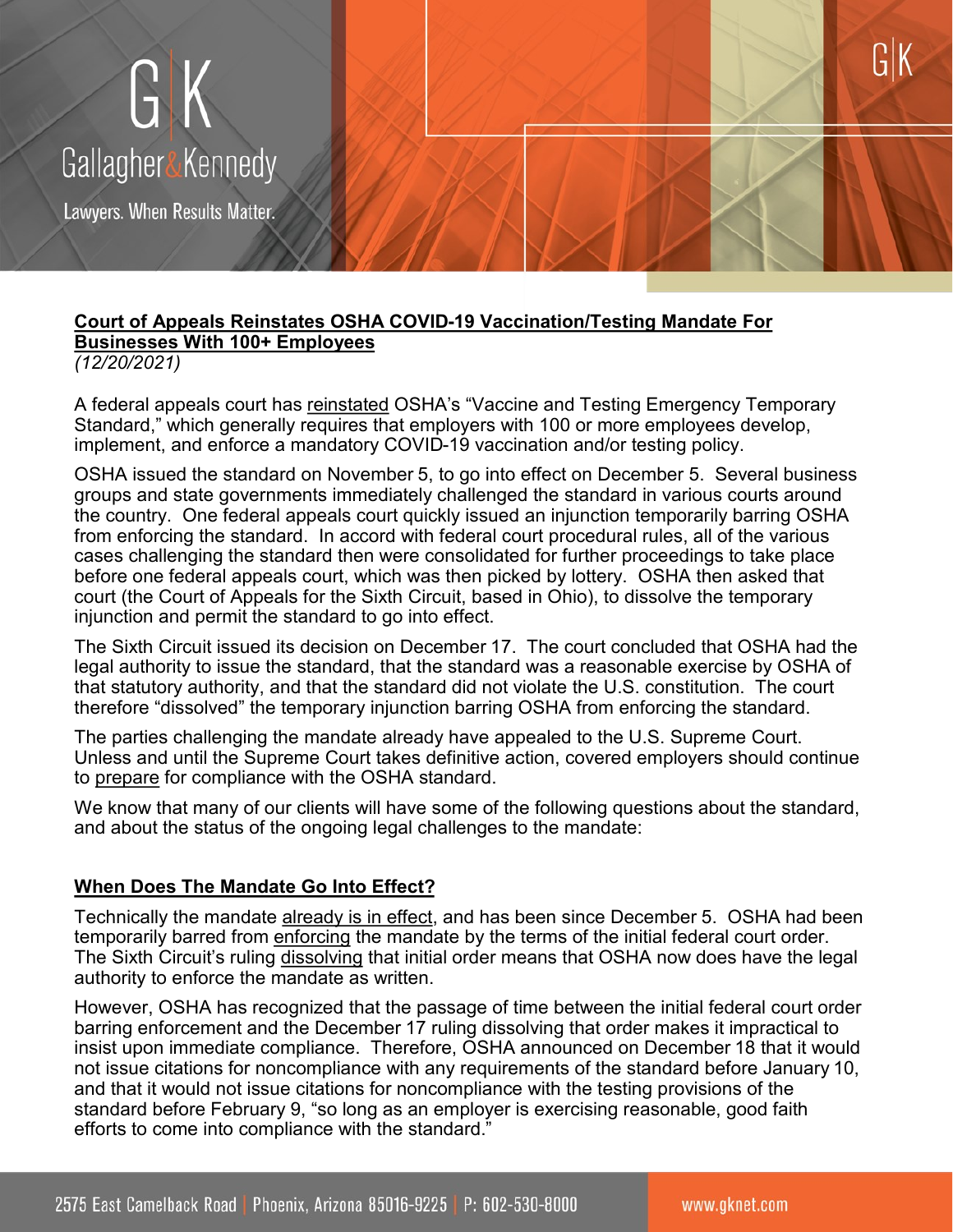Under those circumstances, and unless the Supreme Court takes intervening action, the practical result of the Sixth Circuit's decision and OSHA's announcement is that covered employers must have a written policy in place requiring vaccines and/or testing, and must have verified each covered employee's vaccination status no later than January 10. The testing mandate for covered employees who are not vaccinated will go into practical effect on February 9.

# **Does The OSHA Standard Apply To Us?**

The standard applies to all employers who had 100 or more employees on November 5, and to all employers who reached or reach that 100-employee threshold at any time after November 5 (subject to two exceptions, below).

The standard does not differentiate between full- or part-time status, and does not include any longevity component; each worker counts toward the 100-employee threshold, regardless of whether the worker is full-time or part-time, and regardless of when the worker was hired.

The 100-employee threshold applies even when the employer has fewer than 100 employees at any given location; if the employer has a total of 100 employees or more among all locations, the standard applies.

Each worker counts toward the 100-employee threshold regardless of whether he or she works at the employer's site, at a client's site, or even exclusively from his or her home.

Two exceptions: The standard does not apply to federal contractors and subcontractors who are covered by the vaccine mandate provisions of Executive Order 14042, issued in September. Nor does the standard apply to healthcare employers who are subject to the vaccine mandate provisions of OSHA's Healthcare Emergency Temporary Standard, issued in June.

# **Does The OSHA Standard Apply To All Of Our Employees?**

The standard does not apply to employees who do not report to a workplace where other persons are present, or who work exclusively outdoors. Nor does the standard apply to employees while they are working from home.

(Note that all such workers still count toward the 100-employee threshold for determining whether the employer is covered by the standard; such workers simply might not be individually covered by the standard's requirements.)

# **What Does The Standard Actually Require That We Do?**

**Written vaccine policy**: Each covered employer must establish, implement, and enforce a written mandatory vaccination and/or testing policy, covering the points discussed below. The policy must require each covered employee to be fully vaccinated or undergo regular testing (subject to the exceptions below).

**Vaccine exceptions**: The vaccine is not mandatory for (1) employees for whom a vaccine is medically contraindicated; (2) employees for whom medical necessity requires a delay in vaccination; or (3) employees who are legally entitled to a reasonable accommodation under federal civil rights laws because they have a disability or because the vaccination requirement conflicts with their sincerely held religious beliefs, practices, or observances. (Such employees still may be subject to the testing and masking requirements discussed below.)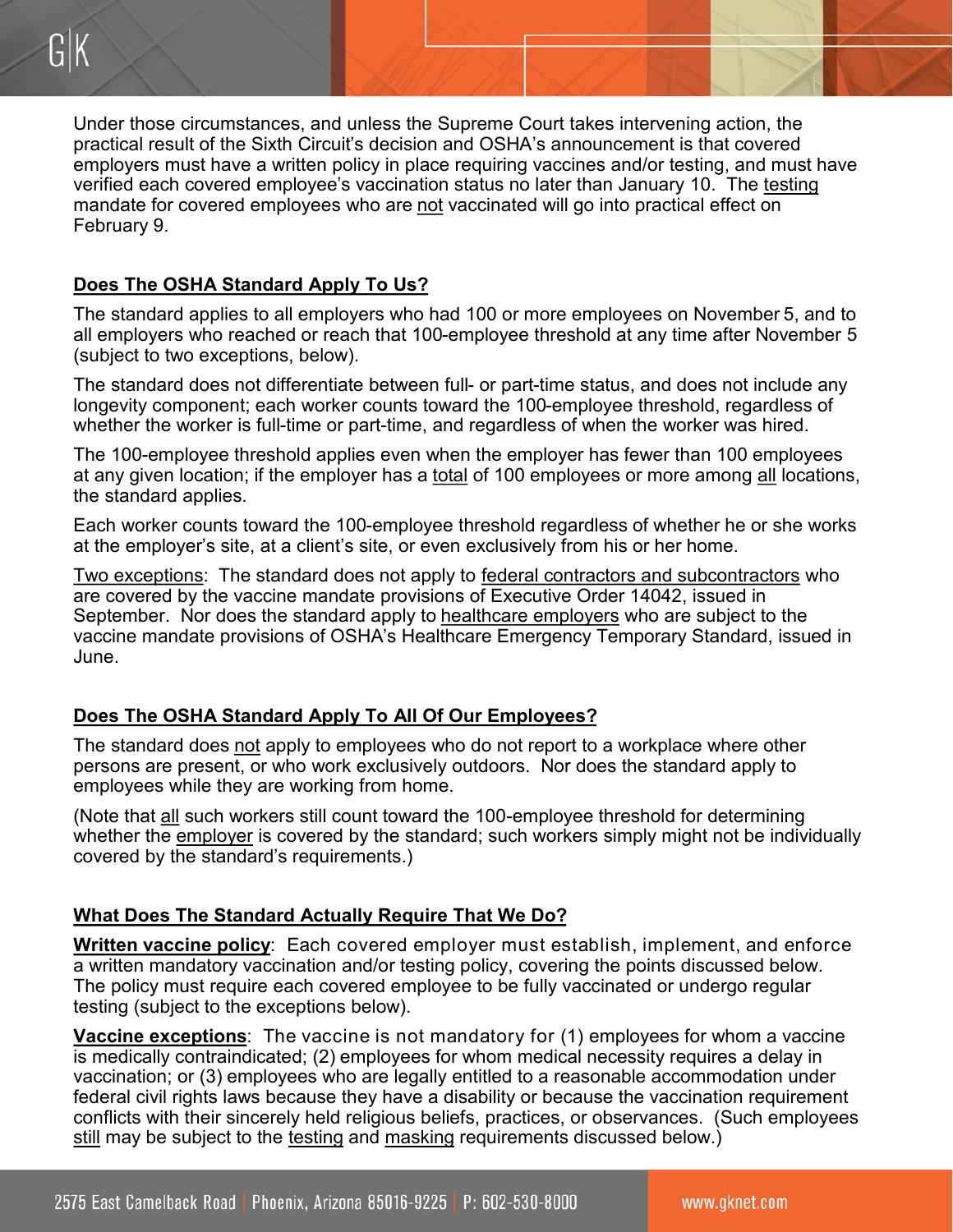**Further exception**: The vaccine also is not mandatory if the employer establishes, implements, and enforces a written policy allowing employees to choose either to be fully vaccinated against COVID-19 or comply with the testing and masking requirements discussed below.

**Vaccine status**: The employer must determine the vaccination status of each employee, including a determination as to whether he or she is fully vaccinated. The employer must require each vaccinated employee to provide appropriate written proof of vaccination status, including whether he or she is fully or partially vaccinated. (The employer must verify the vaccination status of all current employees by January 10; thereafter the employer must verify the status of new hires before permitting them to come into the workplace.)

**Record of vaccine status**: The employer must maintain a record of each employee's vaccination status, and must retain appropriate written proof of vaccination for each employee. The employer also must maintain a roster of each employee's vaccination status. These records and roster are considered to be employee medical records and must be maintained in a confidential manner.

**Employer support for vaccination**: The employer must "support" employee efforts to be vaccinated, including (1) providing up to four hours of paid time off to enable the employee to receive his or her vaccine(s); and (2) providing "reasonable time and paid sick leave to recover from side effects" for each dose. The employer may not require that the employee use available paid sick time, vacation time, or other paid leave to cover the vaccination time; the employer may require that the employee use such available paid time to cover any necessary recovery time.

**Mandatory testing for unvaccinated employees**: Starting February 9, the employer must require that unvaccinated employees who report at least once per week to a location where other persons are present undergo weekly testing for COVID-19. An employee who has not been in the workplace for seven or more days (such as an individual who is working remotely from home) must provide the employer with written documentation of a negative COVID-19 test within the past seven days before he or she may come back to the workplace. The employer must maintain a record of each test result; such records are considered to be employee medical records and must be maintained in a confidential manner.

**Cost of testing**: The OSHA standard does not require that employers pay for or reimburse employees for the cost of mandatory testing. Nor does the standard require that employers provide paid time off to enable such testing.

**Positive COVID-19 tests**: The employer must require that each employee notify the employer if he or she tests positive for or is diagnosed with COVID-19. The employer must remove each such employee from the workplace until he or she meets certain defined medical and/or testing criteria.

**Mandatory face masks for unvaccinated employees**: The employer must require that unvaccinated employees wear face coverings when indoors and when occupying a vehicle with another person for work purposes, except in certain defined situations (such as when the employee is eating or drinking, when the employee is alone in a room with floor to ceiling walls and a closed door, or when a mask is "infeasible or creates a greater hazard"). The employer must ensure that such masks are worn properly; that is, that they "fully cover the employee's nose and mouth." The standard does not require the employer to pay for any costs associated with masks.

**Information to employees**: The employer must inform each employee about the requirements of the vaccine mandate standard. The employer also must provide each